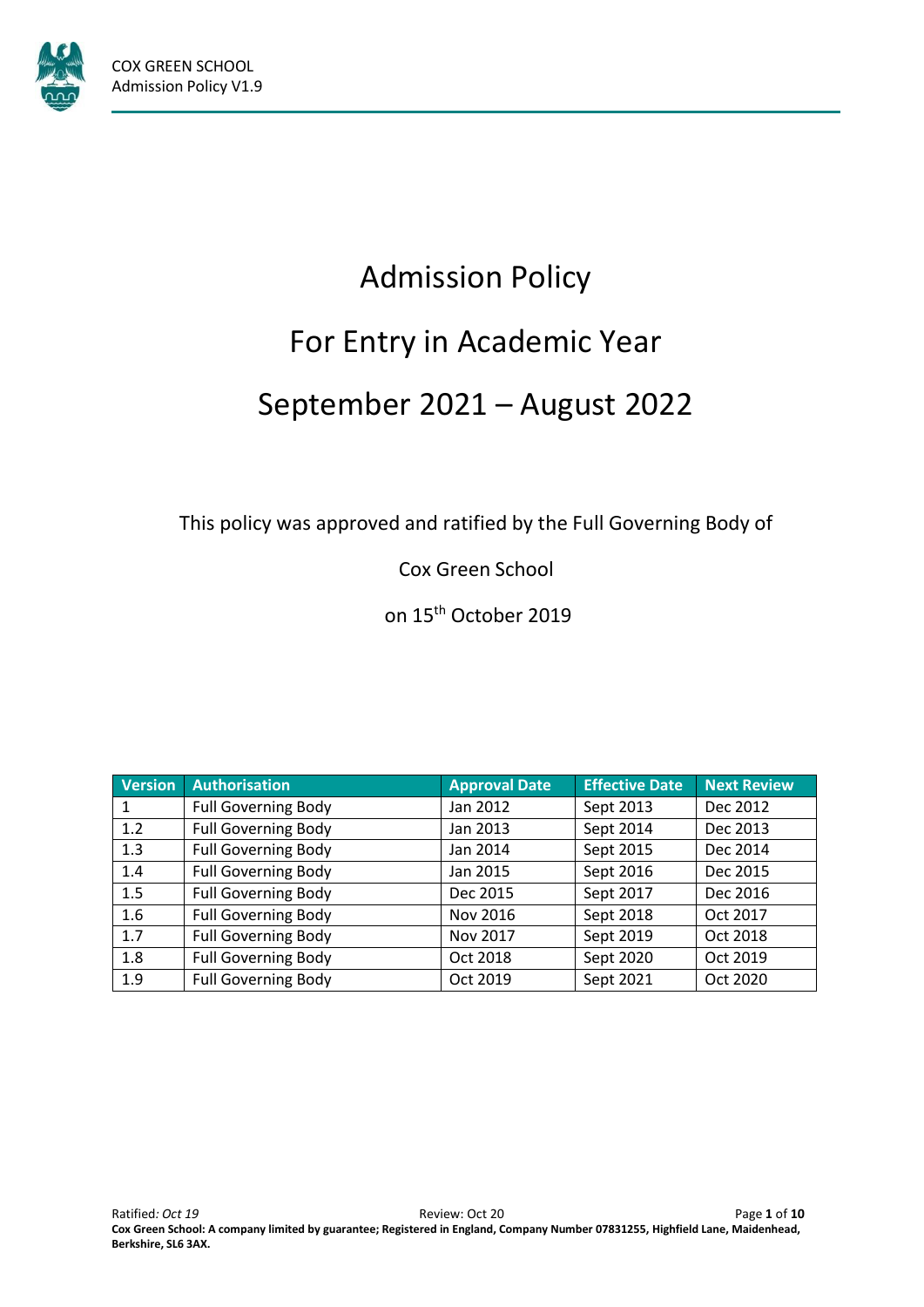

#### **Part One**

# **Admission to all year groups except the Sixth Form**

## **A. Introduction**

Cox Green School is a co-educational comprehensive academy and the Governing Body is the Admission Authority for the school. As an academy, Governors have carried out an annual review of their admission arrangements as required by law and in line with the most recent version of the School Admissions Code. They also had regard to the Local Authority (LA) consultation and proposed timeline for coordinated admission arrangements.

This policy should be read together with information about your Local Authority's coordinated admission arrangements and a copy of the School Prospectus. The school will hold an Open Evening for prospective parents to attend and details of these can be found on the school website and in the prospectus. We also have designated 'Open Mornings' in September and October. Additionally parents may telephone the school for an appointment to visit.

# **B. Admission number and age of admission**

The admission number for Cox Green School is 210 for Years 7-11.

# **C. Making application/the timescale**

Copies of the School Prospectus are available on the school website. Underthe coordinated arrangements, applicants must complete the LA application form for the area in which they reside and meet the closing date for that LA.

The closing date for receipt of applications by the Royal Borough of Windsor & Maidenhead for admission into Year 7 in September 2021 will be 31October 2020**.**

The Admissions Committee of the Governing Body will meet at the beginning of the spring term and if the school is oversubscribed will determine which applicants can be offered places. Any child not offered a place can be added to a waiting list for places which might occur later. The decisions of Governors will be passed to the LA who will send out the allocation notification to parents on behalf of the Governing Body on 1 March 2021 or the next working day.

Parents who are unsuccessful in their application will be given the opportunity to submit an appeal against refusal. Admission appeals will be heard by an Independent Panel. The exact dates for appeal hearings will be dependent on the availability of Panel Members but would usually be in the second half of the summer term.

#### **D. Children with Statements of Special Educational Needs or Education and Health Care Plans**

The law requires Governors to admit pupils with Statements of Special Educational Needs or Education and Health Care Plans where the LA has specifically named Cox Green School as the most appropriate placement. These applications will usually be agreed in advance of the main allocation process. Where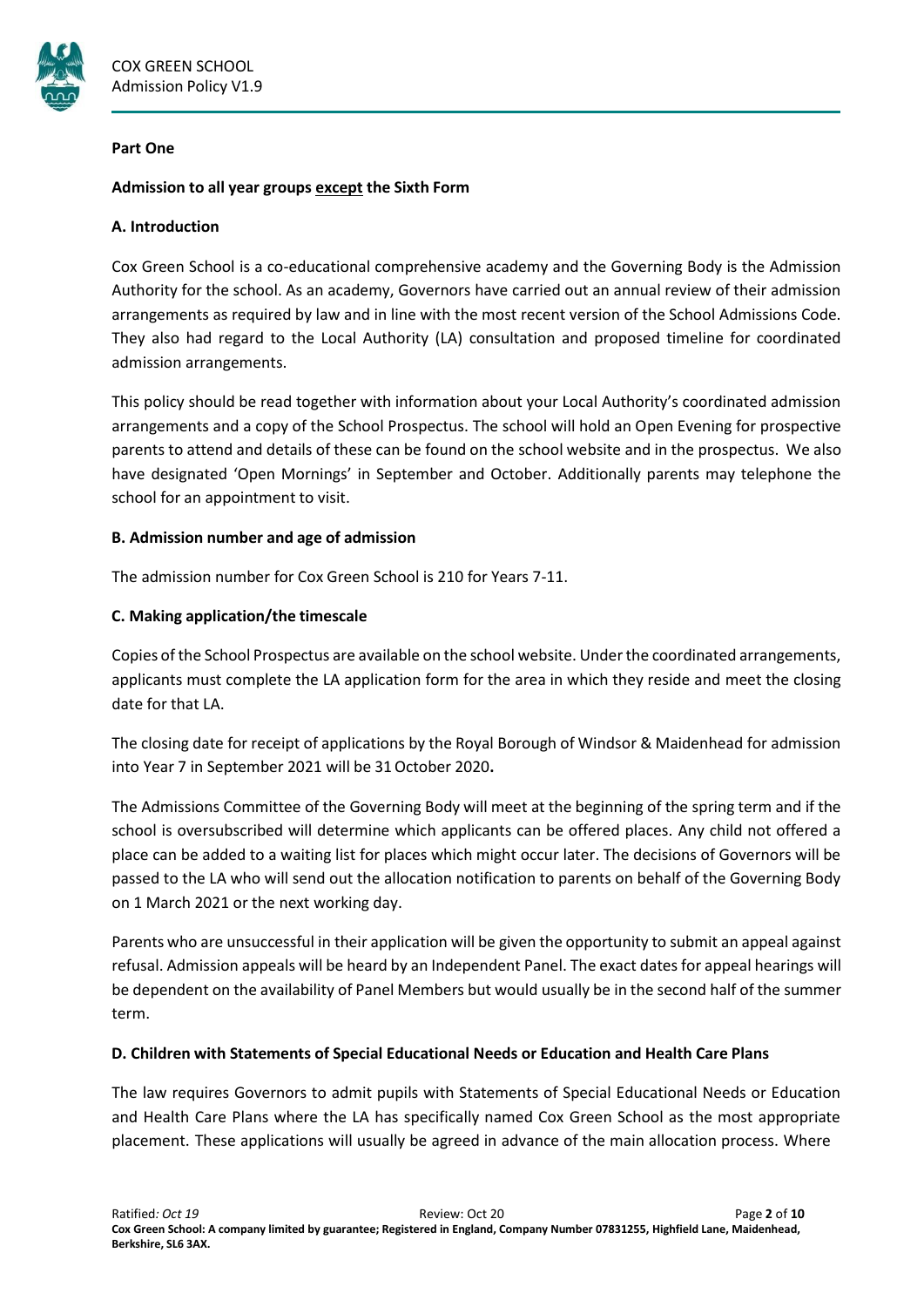

they are a late application; the Governors can be required to admit even if the admission number has been reached.

# **E. Criteria for admission**

In the event of there being greater demand for admission than there are places available, places will be offered using the following criteria in the order given:

- 1. Children in care  $[1]$  and previously in care, including a "looked after child" or a child who was previously looked after but immediately after being looked after became subject to an adoption, residence order or special guardianship order, and those children who appear (to the admission authority) to have been in state care outside of England and ceased to be in state care as a result of being adopted<sup>[2]</sup>
- 2. Children with exceptional medical or social reasons for requiring the school (as explained in note 1 below)
- 3. Children who live in the 'designated area' of the school
- 4. Children who would have a sibling of compulsory school age who would be at the school at the time of admission of the child for whom a place is sought. The term 'brothers or sisters' includesa half or step child permanently living in the same family unit or a foster child permanently living in the same family unit whose place has been arranged by the social services department of a local authority. Sibling eligibility will flow from a foster child to other children of the family or from a child of the family to a foster child. A child is regarded as being of compulsory school age until the end of the school or academic year in which he or she becomes 16 years of age
- 5. Children who attend a priority linked school; Holyport Primary School, Larchfield Primary School, Lowbrook Academy, Knowl Hill Primary School, Waltham St Lawrence Primary School, Wessex Primary School, White Waltham CE Primary School, Woodlands Park Primary School
- 6. Children of staff at the school where the member of staff has been employed at the school for two or more years at the time at which the application for admission to the school is made, or the member of staff is recruited to fill a vacant post for which there is a demonstrable skill shortage
- 7. All other applicants

If the academy does not have places for all the children in a particular category, tiebreakers will be applied to prioritise places.

#### Tiebreaker 1

Children who have brother(s) or sister(s) of compulsory school age at the school at the time the applicant would enter the school. If there are still not enough places for all the children in section E once this sibling tiebreaker has been applied, applications will be prioritised using the second and then the third tiebreaker.

<sup>1</sup> Adoption and Children Act 2002, s.46; Children Act 1989, s.8 and s.14A. Evidence of this status will be required

 $^2$  i.e. children in the care of a local authority, as defined in the Children Act 1989, s.22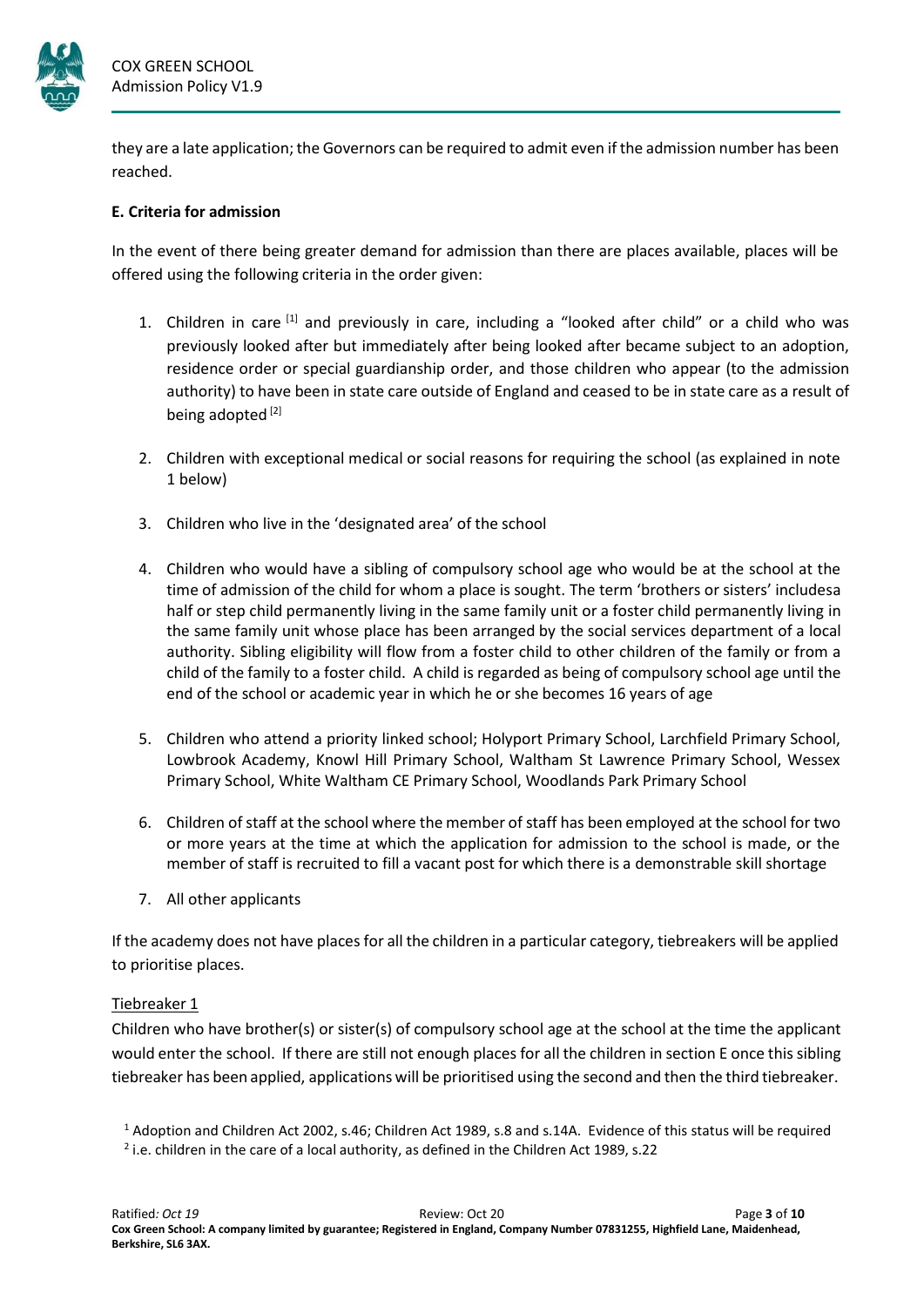

# Tiebreaker 2

Children living in the designated area who attend White Waltham CE Primary School, Waltham St Lawrence Primary School.

If there are still not enough places for all the children once this Linked School tiebreaker has been applied, applications will be prioritised using the third tiebreaker.

# Tiebreaker 3

Proximity to the school. This will be measured in a straight line from the address point of the student's house as determined by Ordnance Survey to the address point of the school. In the event that two or more children live the same distance from the school (for example families living in flats) and there are fewer places available, the tie breaker will be random allocation in accordance with paragraphs 1.34 and 1.35 of the School Admissions Code, where the supervised drawing of lots by an independent responsible person of good standing will be used to decide which child will be allocated the remaining place(s).

Qualification for sibling status is made on the basis that the student already at the school will be of compulsory school age and on roll at the school at the time of admission. Attendance of a sibling in Year 11 at the time of application or possible attendance in the Sixth Form (Years 12 and 13) does not confer sibling status.

# **F. Residence in the designated appropriate area for the school**

The "designated area" for the school (sometimes referred to as a catchment area) covers the whole of the Maidenhead area. This is the same area as designated for most other secondary schools in Maidenhead as shown by the pink shading on the Royal Borough map. A map can be viewed on the Royal Borough's website at the following address and also in Annex 1 of this policy:

# [http://www.rbwm.gov.uk](http://www.rbwm.gov.uk/)

The "home address" isthe child's permanent address at the time the application is considered. It is where the child and parent or guardian live during the school week, including nights. The Academy reserves the right to check the validity of any address given, by asking for evidence such as a recent utility bill confirming the name and address or inclusion on the Electoral Roll.

If the child does not live at the parent's address for valid reasons (e.g. lives with grandparents), we may ask to see official documentation such as a child benefit letter or medical card to prove habitual residence of the child. In such cases you will need to state this on the application form. If you do not declare any such arrangements or use a relative's address for your application, we may consider that you have made a false declaration and withdraw the offer of a place. (Childcare arrangements are not sufficient grounds for naming another address).

Where an application is being submitted for a child who has a sibling (or siblings) in the same year group, it will be the policy of the Governing Body not to offer a place to one child without offering the sibling (s) of the same age group at the same time. In these circumstances Governors may determine to exceed the number of places temporarily on the understanding that this will not create a new admission number and as soon as children leave they will revert to the published admission number.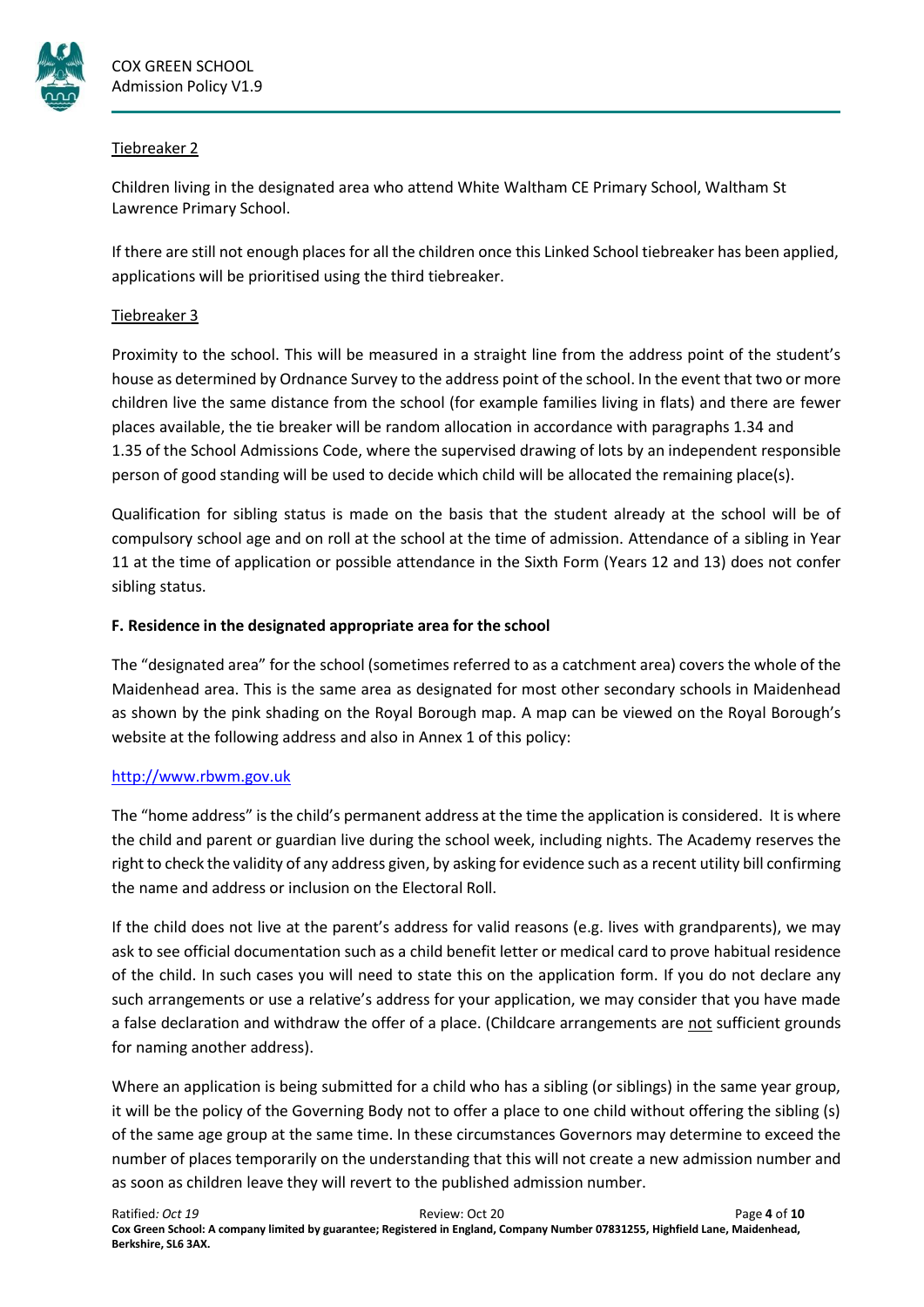

## **G. Definition of parent**

We define parents not only as both natural parents, but include any person who, although not a natural parent, has parental responsibility for a child, or any person who has formal care of the child. (This excludes child minding arrangements).

# **H. Waiting lists**

Unsuccessful applicants will be placed on a waiting list. The list will be held in order of the stated admissions criteria. Late applications will be added to this waiting list dependant on the criteria they fulfil. This means that positions on the list may change over time. Governors will maintain active waiting lists for all year groups.

# **I. Multiple births**

In cases where there is one place available and the next student on the waiting list is one from a multiple birth or from the same family born in the same academic year, every effort will be made to admit both students, even if this means temporarily going over the published admission number.

# **J. Fair Access Protocol**

The School is required to participate in the Fair Access Protocol introduced by the government in September 2007. This can, on rare occasions, require the school to be directed to admit a pupil where no alternative school can be found. This could mean such a child being admitted ahead of the waiting list or in very exceptional circumstances even if the year group is full. Likewise, the school may refer applications to Fair Access if deemed appropriate.

# **K. Admission into year groups other than the year of entry (Year 7)**

Where applications are made to year groups outside the year of entry, places will be offered dependent on available vacancies. In the event of more applications than places available the criteria outlined in section E will be applied.

#### **L. Further information – named contact**

Further details/information may be obtained from the admissions administrator at the school by emailing [enquiries@coxgreen.com.](mailto:enquiries@coxgreen.com)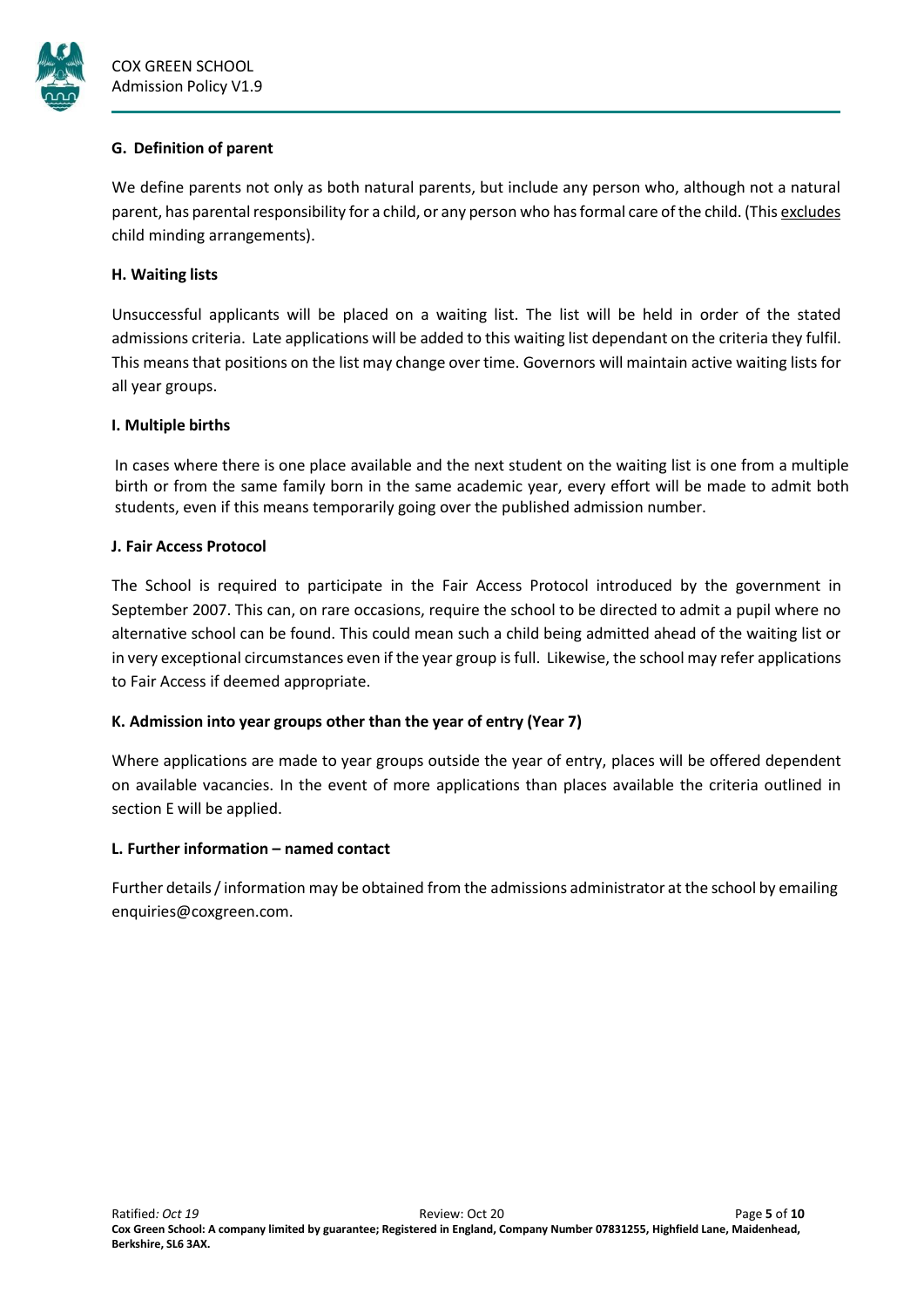

#### **Note 1**

## **Application of the medical or social category**

The academy will consider an application in this category only where the child, or his or her parent or guardian, can demonstrate a wholly exceptional medical or social requirement for attendance at the preferred school and that attendance at no other school will suffice.

It is expected that places will be given under this category in no more than a small number of instances in a year, if at all.

To apply under this category, the parent or guardian must send a letter with the application form explaining the reasons for requiring a place in this category. It must explain why the preferred school is the only suitable school and why no other school is suitable, and must describe the difficulties likely to be caused by attendance at any other school. Such difficulties must be so exceptional as to be extremely rare in the population. The reasons may be associated with the child or with the family.

Supporting evidence must be included from a suitably qualified professional person associated with the child or the family, such as a consultant, a general practitioner, a psychiatrist or a senior social worker. Evidence from members of the family or friends or a child minder will not normally be acceptable. All evidence must be on headed writing paper. Any evidence must be provided at the expense of the parent. The parent must give permission to the academy to make such enquiries as it thinks necessary to investigate the matter further.

Domestic arrangements, such as child care arrangements, or the need to leave or meet children at more than one school at the same time are unlikely to be acceptable without accompanying exceptional medical or social reasons.

Applications lacking external objective evidence will be rejected under this category. Any rejected application will then be considered under the next highest appropriate category to the child. Applicants are strongly advised to name other schools within the permitted number of preferences.

Applicants seeking to rely on these grounds must provide the necessary evidence by the closing date for applications. This will allow time for the authority to request or seek additional evidence if necessary by the time that decision must be made. It may not be possible to consider applications under this criterion after the closing date, even where a family has moved house into the area after the closing date for applications.

There will be no right of appeal against refusal of a decision in this category, but all parents will have the usual right of appeal to an independent appeal panel after allocations of places have been published.

Decisions under this criterion will be made by persons independent of the Academy.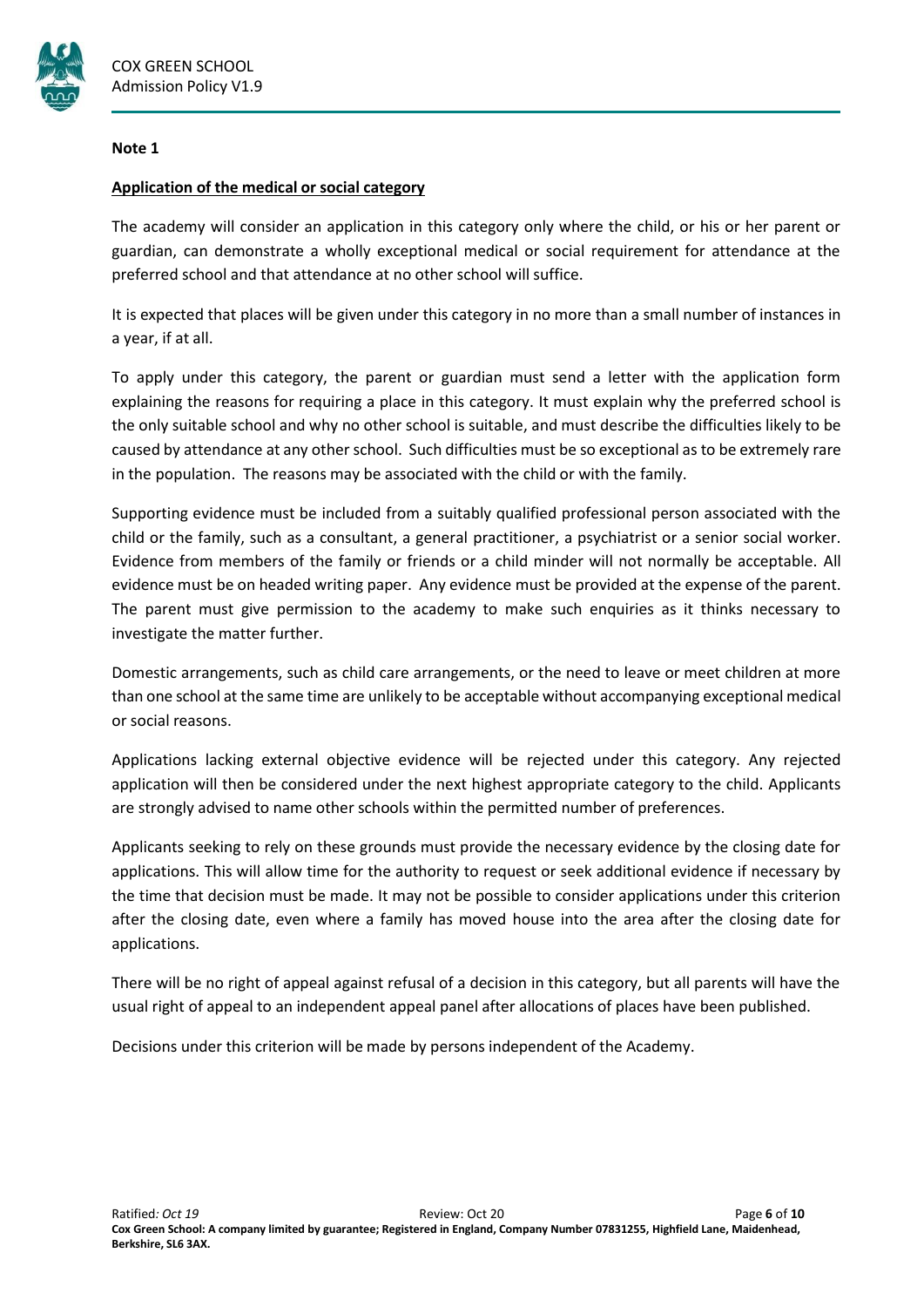

#### **Part Two**

# **Admissions to Cox Green School Sixth Form, September 2021**

Candidates for the Sixth Form may be in Year 11 at Cox Green School or from other schools. Students need tomeet the relevant entrance criteria asstated in the Sixth Form Admission Pack which can be foundon the school website at [www.coxgreen.com.](http://www.coxgreen.com/)

The Sixth Form Prospectus and application form are available from the school's website. The course booklet showing the range of courses available and the application form can be downloaded from the school's website. Applications should be returned by Friday 25 January 2021.

There are 150 places available in Year 12.

# **3.1 Internal candidates**

Cox Green School's students notify the school during Year 11 of their wish to stay on to follow courses in the Sixth Form through completion of the application form.

# **3.2 External candidates**

Applications for places from external candidates can be made by either the parents/carers and/or the student. Places are considered on receipt of the completed application form.

If the student is refused admission, both parents/carers and the student have the right to appeal, either jointly or separately. If the appeal is lodged separately, both appeals will be heard together.

# **3.3 Allocation of places (oversubscription criteria)**

In the case of oversubscription for a place on a particular course, places will be offered first to students with the highest examination results.

The following criteria will be used to allocate to external applicants the available places on those courses that receive more applications than can be accommodated:

Children with Statements of Special Educational Needs or Education and Health Care Plans that name a school in the statement are required to be admitted to the school that is named and who meet the academic requirements for the course. The admission authority does not have the right to refuse admission. Remaining places will be allocated in the following descending order:

- A Children in care, i.e. children in the care of a local authority as defined in the Children Act 1989. This category includes a 'looked after child' or a child who was previously looked after but immediately after being looked after became subject to an adoption, residence or special guardianship order<sup>3</sup>
- B Students with siblings at the school at the time of admission. The term 'sibling' includes a half or step child permanently living in the same family unit or a foster child permanently living in the

<sup>&</sup>lt;sup>3</sup> Adoption and Children Act 2002, s.46; Children Act 1989, s.8 and s.14A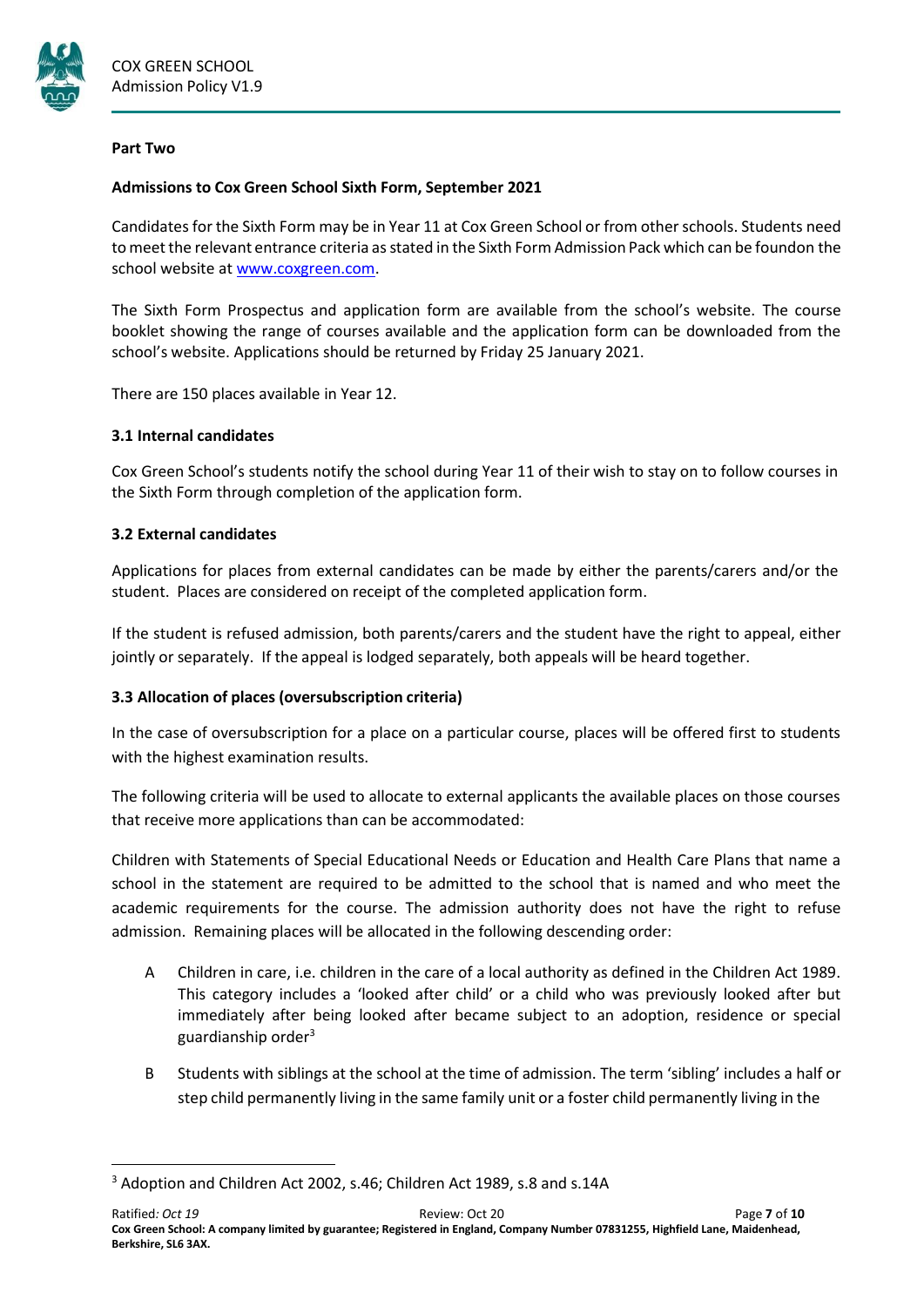

same family unit whose place has been arranged by the Social Services Department of a local authority

C. All other applicants who meet the academic requirements of the course

# Tie breaker

If a school does not have enough places for all applicants within a particular category, places will be prioritised by means of a tie breaker. Thistie breaker will be proximity to the school measured in a straight line from the address point of the student's house as determined by the Ordnance Survey to the address point of the school, using the local GIS system.

# **Waiting lists**

The waiting list will be held in order of the admission criteria. It will be maintained until the beginning of term in September 2021.

# **Late applications**

If an application is received after the deadline, this will be considered 'late'. Late applications will be considered after the allocation of places and notified after the main allocation date, unless exceptional circumstances apply, e.g. hospitalisation of a parent or a family has just moved into the area. In such instances, evidence will be required.

# **Multiple births or children with birth dates in the same academic year**

Application for places is based on meeting the individual requirements of the course. However, in cases where there is one place available and the next student on the waiting list is one from the same family born in the same academic year, every effort will be made to admit both students, subject to the availability of appropriate courses.

# **Accepting or declining the offer of a place**

Places are offered on the understanding that there is a commitment to meet the academic requirements of the course.

Parents are required to accept or decline the allocated place using the form sent with the allocation letter. The form must be returned to the school within two weeks from the date of the offer letter. Failure to respond may result in the place being withdrawn. Parents are requested to advise the school at any stage, if they are not accepting the place for any reason.

# **Appeals**

The student and/or the parents of students who are not offered a place, have the right to appeal against non-admission. A panel, independent of the school, will hear appeals. Their decision is binding on all parties.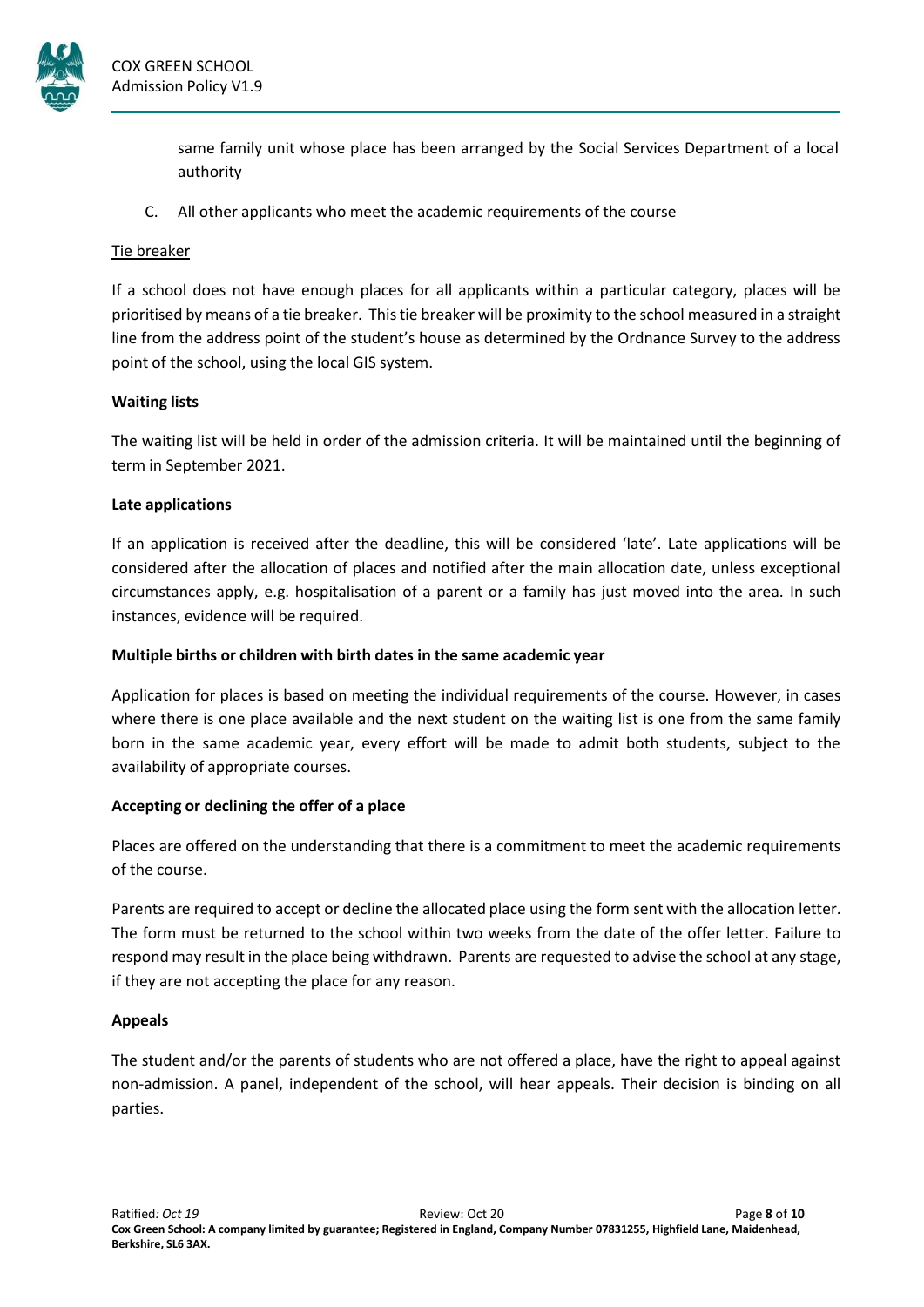

# **Communication of policy**

The policy will be communicated via the school website.

# **Evidence of implementation**

Evidence of admissions will be collected by the school and reported to the People & External Relations Committee annually, following the allocations by RBWM. The report to the Committee should show detail by criteria and details of any appeals.

# **Review of Policy**

This policy shall be reviewed every year by the People & External Relations Committee and thereafter by the Full Governing Body.